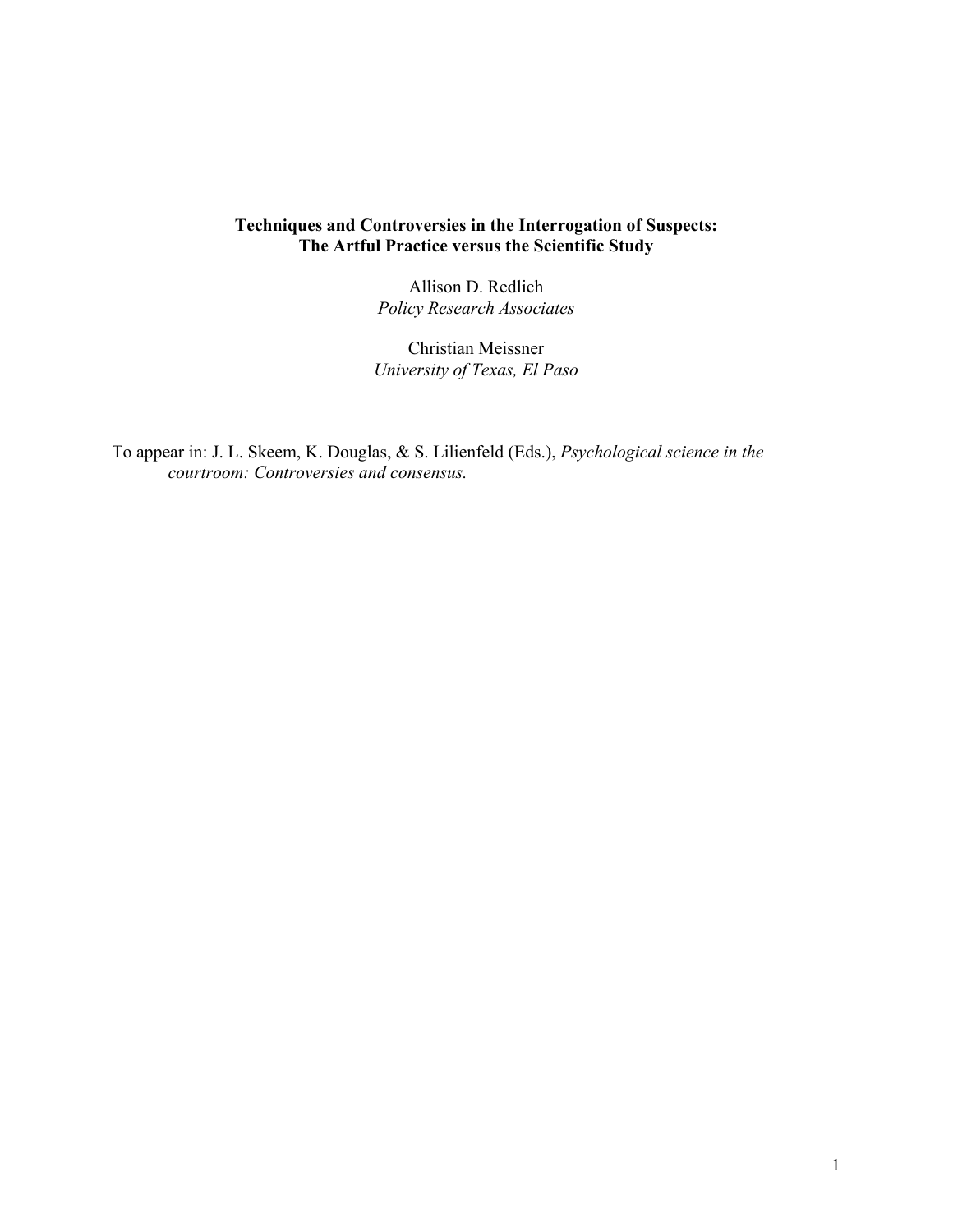Over the past decade, the topics of false confessions and police interrogations have received a great deal of deserved attention, both from the scientific community (for reviews see Gudjonsson, 2003; Kassin, 2005; Kassin & Gudjonsson, 2004) and the popular press (e.g., Grisham, 2006). High profile cases of proven false confession, such as the Michael Crowe and Joshua Treadway case, provide tragic examples of the cracks--or sometimes gaping holes--in the criminal justice system. Michael Crowe was 14 years old when his sister Stephanie was found murdered in their home. After a total of nine hours of intense interrogation, which included several false evidence ploys (e.g., claims that he failed the infallible Computer Voice Stress Analyzer test, and that the victim had Michael's hair in her hand), Michael succumbed to the pressure and falsely confessed. Joshua, Michael's friend and believed co-perpetrator, was interrogated on tape for a total of 22 hours, and eventually falsely confessed as well. Fortunately for Michael and Joshua, their innocence was revealed when Stephanie's blood was discovered on the sweatshirt of a homeless drifter, Richard Tuite, who was subsequently tried and convicted.

Cases such as Crowe's and Treadway's have been instrumental in furthering public awareness regarding the influence of problematic interrogation techniques in leading to false confessions and the inadequacy of current safeguards within the legal system that might otherwise prevent such miscarriages of justice. As a result, psychologists are increasingly asked to provide expert testimony on these topics in the courtroom (see Costanzo & Leo, 2007; Davis & Leo, 2006; Fulero, 2004; Kassin, in press; Quintieri & Weiss, 2005).

 In this chapter, we review three defining issues related to the interrogation of suspects by police, addressing the controversies, the techniques employed, and the extant research. We then discuss gaps in our knowledge germane to courtroom testimony and dispel common myths and misconceptions. Throughout this chapter, we attempt to make clear the distinction between the science comprising the expert witness' research/testimony and the artful practice of interrogation. In disputed confession cases, triers of fact must weigh the research that supports the experts' testimony against the legitimacy of the interrogation techniques that led to the alleged confession.It is in this context we frame our discussion.

#### *Police Interrogation: An Overview of the Techniques and Controversies*

Contemporary interrogation techniques must be discussed in regard to false confessions, particularly those that emanate from police pressure. There are several exemplary and comprehensive reviews of police interrogation techniques and related research now available (Davis & O'Donohue, 2003; Gudjonsson, 2003; Kassin, 2005; Lassiter, 2004; Leo, in press). By all accounts, contemporary police interrogators utilize "psychology" in their efforts to obtain confessions (Inbau, Reid, Buckley, & Jayne, 2001; Kassin, 2005; Leo, 1996; 2004). However, it is important not to mistake the process of interrogation as a "science," like psychology. Interrogators are not trained in, nor do they employ, the scientific method, which generally involves the formulation and testing of hypotheses in support of, or in an attempt to falsify, a general theory. We focus on three controversial aspects that highlight the non-scientific nature of interrogation, namely (a) the detection of deception, (b) the presumption of guilt, and (c) the techniques employed in real-world interrogations. As will become clear, these aspects are intertwined. The interrogator's perceived ability to detect when suspects are deceitful is the process that leads to perceptions of guilt, and to the interrogation techniques employed thereafter (Meissner & Kassin, 2004). At the point of interrogation, this process of biased hypothesis testing on the part of the interrogator can lead to the use of these other problematic tactics, such as confronting suspects with guilt and disallowing denials, questioning suspects for long periods, presenting false evidence, and minimizing responsibility. Such techniques were developed absent scientific inquiry or verification that might allow for an assessment of their diagnostic value in extracting true confessions of guilt. Below we introduce these concepts and controversies and then describe the psychological research that has sought to address them.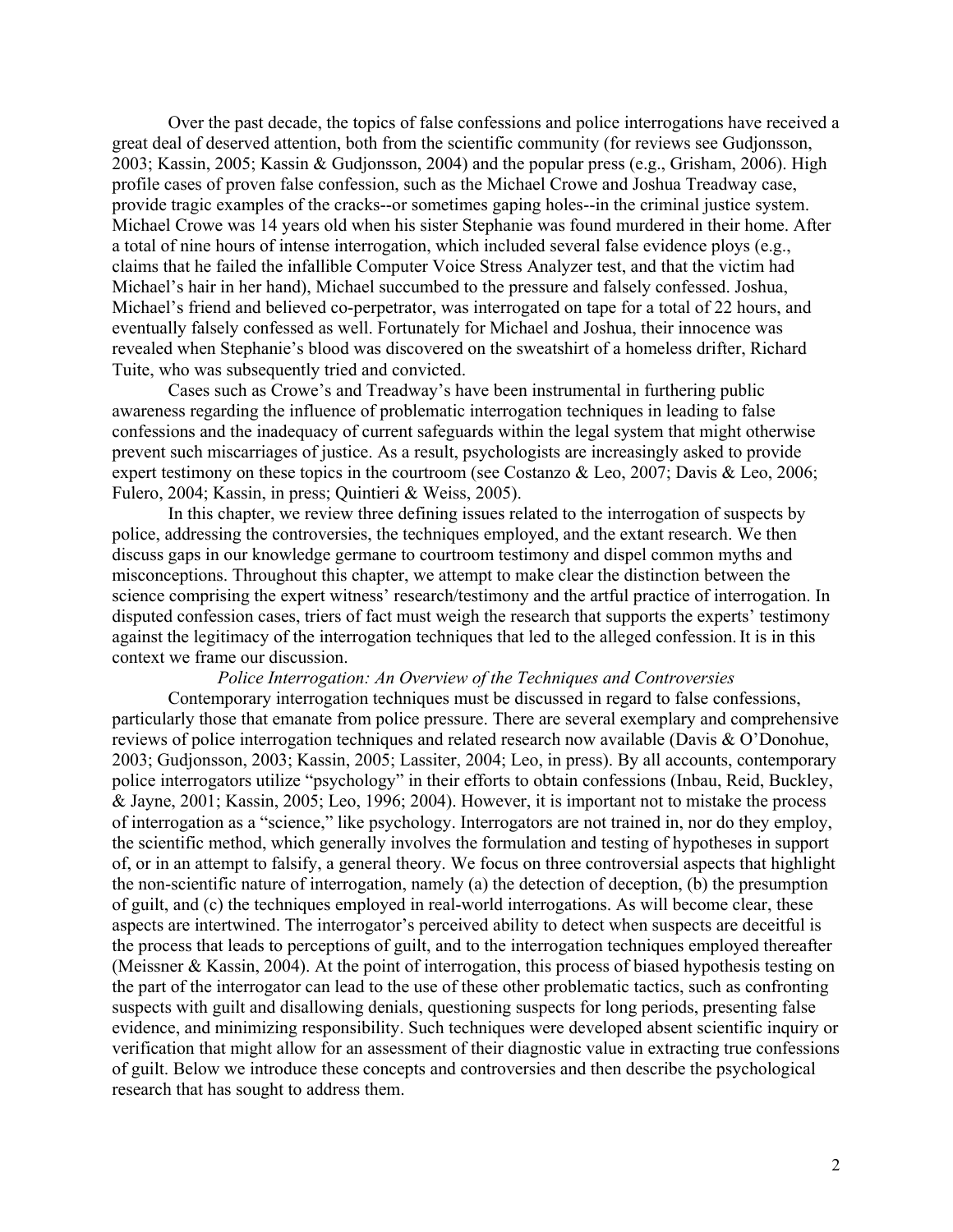#### *Deception Detection*

An important distinction between *Interviews* and *Interrogations* is often made in manuals of police interrogation (see Inbau et al., 2001; Chapter 1). During the Interview period (such as the "Behavioral Analysis Interview", or BAI, proposed by Inbau et al., 2001), the investigator is trained to conduct a non-accusatorial interview to determine whether the person of interest is indeed "the suspect" and should therefore be formally interrogated. A major part of this determination of guilt is a reliance on non-verbal behavioral cues and analyses of linguistic styles that are believed to indicate deception. For example, Reid and associates offer training in human lie detection that is purported to increase the accuracy with which investigators can distinguish between truth and deceit to 85% (http://www.reid.com). As we discuss below, research has not supported the theory that behaviors or response styles reliably distinguish truth from deception, as opposed to nervousness, stress, or being too hot, for example. Science has also not supported the notion that investigators are adept at detecting deception in interviews, regardless of whether the suspect is guilty or innocent. *Presumption of Guilt*

 By definition, interrogations are guilt-presumptive processes – they are focused upon extracting a confession by suspects who are believed to be guilty of the crime (Inbau et al., 2001; Meissner & Kassin, 2002; 2004). As a result, some interrogators claim that they do not interrogate innocent people (see Kassin, 2005). For example, Inbau and colleagues (2001) suggest that interrogation procedures should only be applied against those found to be deceptive in a preinterrogation interview and thereby believed to be guilty of the crime. In presuming guilt, the potential for "confirmation bias" is inherent (see below). Together, the use of questionable deception detection techniques and a strong presumption of guilt on the part of the investigator can be dangerous to innocent suspects, placing them at risk for the pressures of interrogation (Kassin 2005; Meissner & Kassin, 2004).

#### *Modern Interrogation Techniques*

 Throughout history, investigators have resorted to a wide variety of techniques intended to breakdown a suspect's resistance and yield a confession. Interrogation techniques have evolved from overtly coercive, "third degree" tactics (e.g., beatings, extreme sleep deprivation; see Leo, 2004) to modern-day practices that involve more subtle, yet effective, psychologically based techniques. One of the most heralded and widely cited procedures in the U.S. is known as the *Reid Technique* of investigative interviewing. Other techniques often cited by law enforcement, including the Kinesic Interview (Walters, 2003) and others (Butterfield, 2002; MacDonald & Michaud, 1992; Schafer & Navarro, 2004) advocate essentially the same types of procedures for extracting a confession (Narchet, Coffman, Russano, & Meissner, 2004). As Kassin and Gudjonsson (2004) summarize, interrogations can be thought of as involving three general phases involving: (a) *custody and isolation*, in which the suspect is detained in a small room and left to experience the anxiety, insecurity, and uncertainty associated with police interrogation; (b) *confrontation*, in which the suspect is presumed guilty and told (sometimes falsely) about the evidence against him/her, is warned of the consequences associated with his/her guilt, and is prevented from denying his/her involvement in the crime; and finally (c) *minimization*, in which a now sympathetic interrogator attempts to gain the suspect's trust, offers the suspect face-saving excuses or justifications for the crime, and implies more lenient consequences should the suspect provide a confession.

Reid interrogation techniques, among others, can be effective in eliciting true confessions (e.g., see Leo, 1996; Russano et al., 2005) largely as a result of social influence processes that have been shown to produce powerful effects in psychological studies of conformity (Asch, 1956), obedience to authority (Milgram, 1974), and compliance to requests (Cialdini, 2001) – but could such techniques also yield false confessions? Inbau et al. (2001) argue that innocent suspects will not be compelled to confess with these methods, primarily due to the belief that such individuals are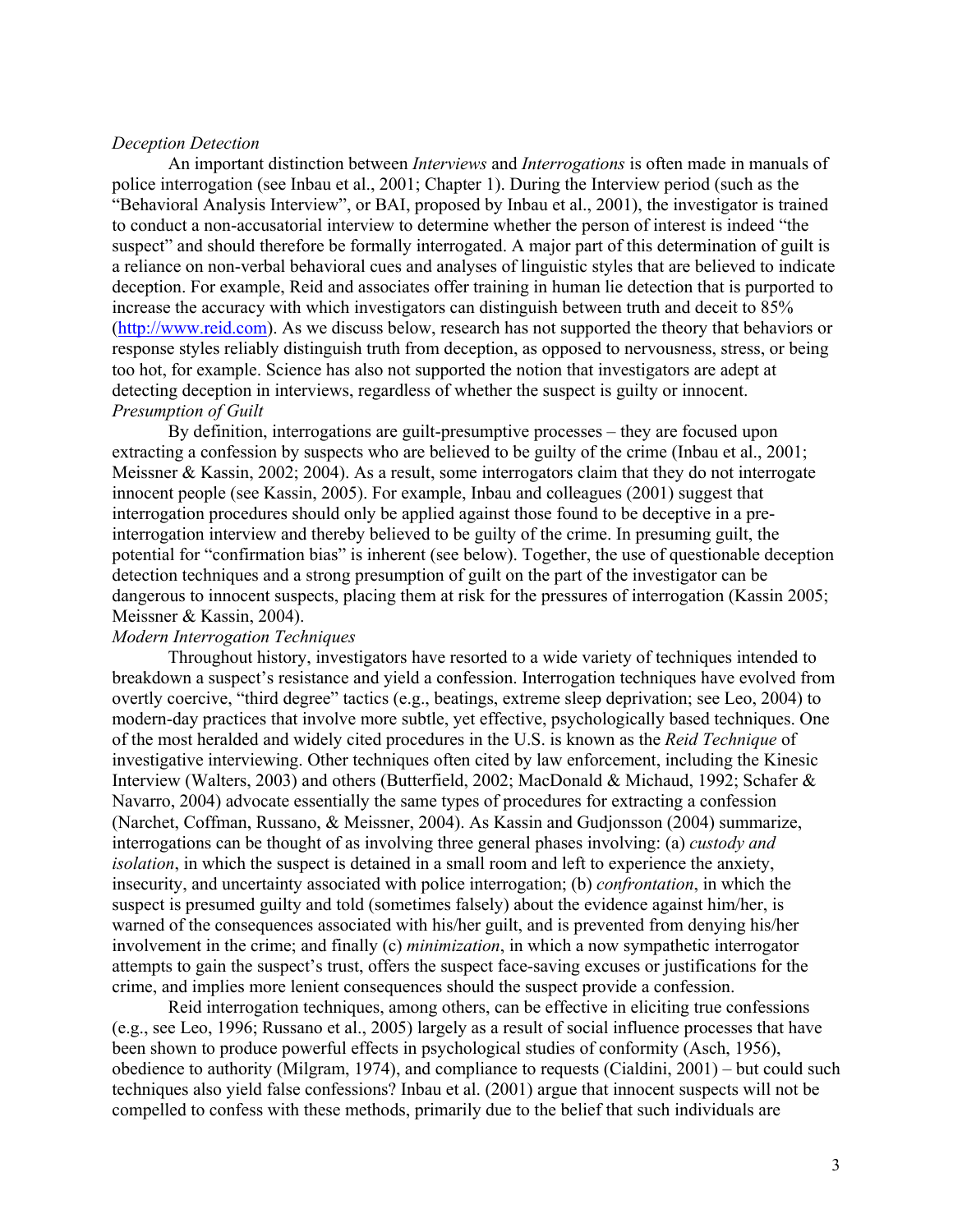excluded from interrogation based upon a successful pre-interview. However, there is no scientific data supporting the effectiveness of interrogation procedures in eliciting *diagnostic information* from a suspect (i.e., a greater likelihood of true vs. false information). In contrast, numerous researchers have expressed concern that some of the techniques regularly employed by law enforcement may, in fact, place innocent suspects, particularly those with identified risk factors, in jeopardy of making false self-incriminating statements (Gudjonsson, 2003; Hartwig, Granhag, Stromwall, & Vrij, 2005; Kassin, 2005; Kassin & Gudjonsson, 2004; Meissner & Russano, 2003; Redlich, 2004).

## *Psychological Research Relevant to these Controversies*

To be sure, police interrogation techniques can be successful in eliciting admissions of guilt from true perpetrators, and it is unlikely that the use of such techniques produces more false than true confessions (simply given the likely base rates associated with innocent vs. guilty suspects). However, the overarching controversy associated with interrogation methods is that these techniques can in fact lead to false confessions when employed on innocent suspects. While there has been a notable surge in the frequency of false confessions discussed in the media, the actual rate of false confessions is difficult, if not impossible, to determine (cf. Leo & Ofshe, 1998). Drizin and Leo (2004) documented 125 cases of proven false confession in the U.S. since the 1966 *Miranda v. Arizona* decision, while Davis and Leo (2006) cite more than 300 cases of false confession in the literature. In essence, there are numerous compelling arguments for why the current number of identified false confessions represents just the tip of the iceberg (see Drizin  $\&$  Leo, 2004; Gross, Jacoby, Matheson, Montgomery, & Patil, 2005). Below we review the psychological research that has assessed the three controversies in police interrogation we outlined above and that are partly responsible for this false confession phenomenon.

#### *Research on Deception Detection Performance*

More than three decades of research on deception detection (for reviews, see Bond  $\&$ DePaulo, 2006; Vrij, 2000) has produced a clear, consistent, and unequivocal pattern of findings: 1) there is *no one behavioral cue* that is definitely indicative of deception, and 2) people (including law enforcement) generally perform *no better than chance* at detecting deception. In regard to the first, DePaulo, Lindsay, Malone, Muhlenbruck, Charlton, and Cooper (2003) quantitatively examined 1,338 estimates of 158 cues of deception (e.g., pressed lips, facial pleasantness, self-references) across 120 independent studies, and determined that although there are some cues that associate with deceit, these same cues also associate with anxiety and ambivalence, for example. DePaulo et al. concluded that it is not yet possible to distinguish between behavioral cues that are the result of lying, the result of being accused of lying, or simply the result of speaking in public. Further, Vrij, Mann, and Fisher (2006) examined the efficacy of Reid and associates' BAI method (Inbau et al., 2001) specifically in discerning the verbal and non-verbal behaviors of truth tellers from liars. In opposition to what the BAI purports, Vrij et al. found that truth tellers were significantly more likely to provide evasive answers, to cross their legs, and shift posture, and were less likely to name someone who did not commit the crime than were liars. Thus, not only did Vrij et al. (2006) demonstrate that truth tellers and liars shared many of the same behaviors, in some instances, truth tellers exhibited behaviors the BAI attributes to liars!

The second consistent finding is that vast majority of studies have found accuracy rates to approximate chance detection performance (Vrij, 2000), despite interrogation training claims of 85% levels of accuracy when evaluating the deception of suspects. A recent meta-analysis of the literature by Bond and DePaulo (2006) evidenced that, across studies, participants averaged 53% accuracy in deception detection tasks. Even professionals who have to make daily decisions of whether people are lying do not demonstrate high rates of accuracy when detecting deception (Meissner  $\&$  Kassin, 2002; O'Sullivan & Ekman, 2004). Indeed, training on typical interrogation deception detection techniques has been shown to have a deleterious effect on accuracy (Kassin & Fong, 1999; Meissner & Kassin, 2002; see also, Bond & DePaulo, 2006). That is, studies with college students and police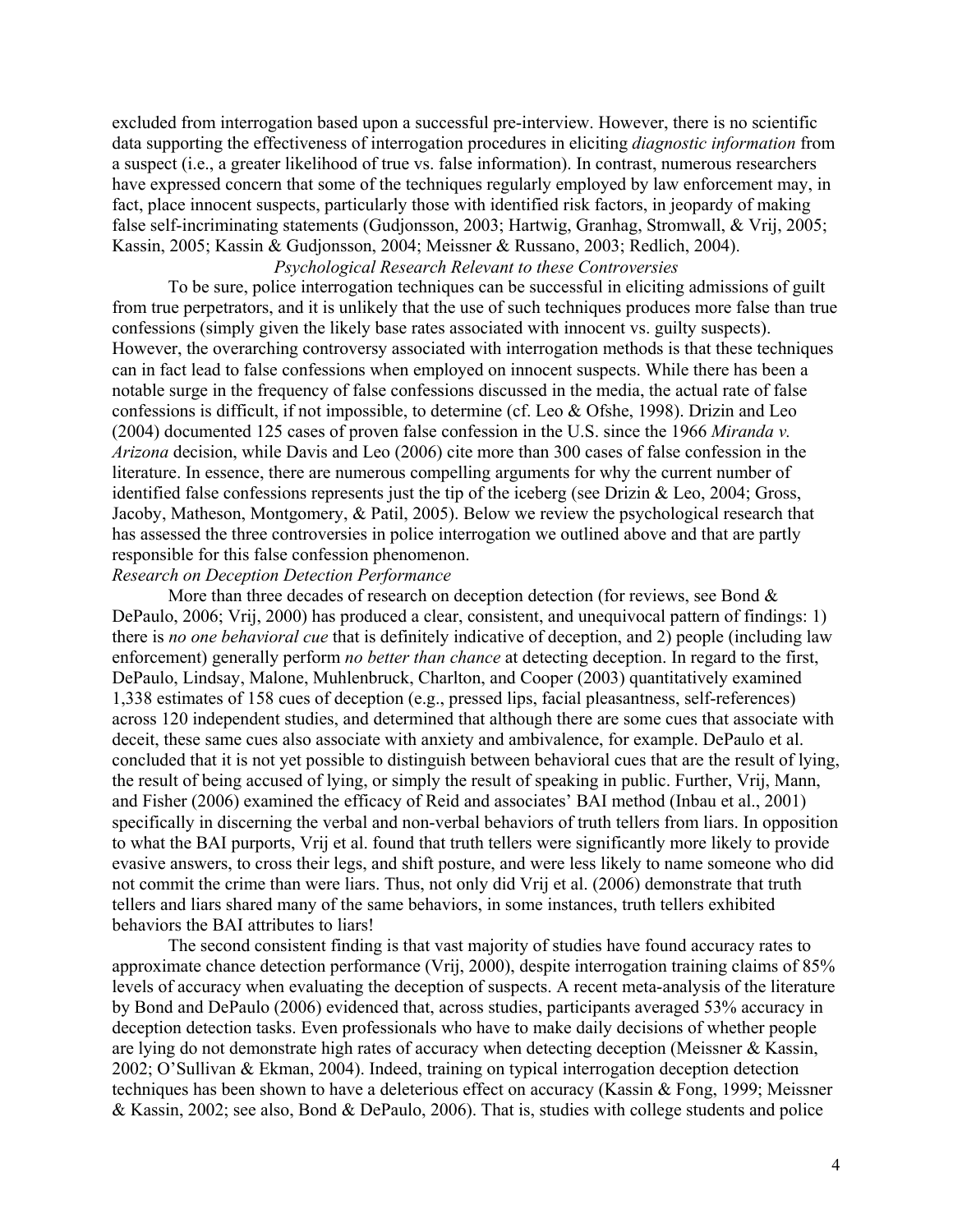officers found that trained participants were less accurate than naïve participants, but were nevertheless significantly more confident in their abilities to detect deception.

In sum, most, if not all, of the available evidence suggests that interrogators who place weight on non-verbal and linguistic cues as indicators of deceit are prone to error. There are numerous examples of proven false confessions in which these supposed clues of deception were misread. For example, police viewed Michael Crowe as "inappropriately bereaved" (Hansen, 1999) upon first impression. This determination of deception led investigators into a process of behavioral confirmation in which multiple psychologically coercive interrogation techniques were used to extract a confession from Crowe – a confession that was eventually deemed to be false with the apprehension and conviction of the true perpetrator.

# *Research on the Presumption of Guilt*

 Presumptions during forensic interviews of any kind can lead to obstructions in truth gathering. *Investigator bias* (aka 'tunnel vision') is believed to play a significant role in the process leading to the false confession phenomenon (see Meissner & Kassin, 2004) in that it may initiate confirmation bias, the phenomenon in which information that is consistent with one's hypothesis or expectations is given credence, whereas information that is inconsistent is discounted, ignored, or actively re-interpreted to be consistent with the hypothesis (Darley & Fazio, 1980; Nickerson, 1998).

In a series of studies, Kassin, Meissner, and colleagues (Kassin & Fong, 1999; Kassin, Meissner, & Norwick, 2005; Kassin et al., 2003; Meissner & Kassin, 2002, 2004) have demonstrated how training in deception detection can lead police officers and others to produce a bias in their perception of *deception* or *guilt* on the part of suspects, and in turn how this bias can trigger a guilt presumptive interrogation process. First, Meissner and Kassin (2002) demonstrated that, in comparison to untrained college students, both students trained in the use of verbal and nonverbal deception cues and police investigators with significant experience in interviewing suspects were more likely to demonstrate a bias towards perceiving *deception* on the part of suspects, regardless of the veracity of their claims. Second, Kassin et al. (2005) found that police investigators were also more likely to demonstrate a bias towards perceiving *guilt* in true and false confession statements of actual inmates when compared with student participants. Thus, it appears that 1) police investigators are biased towards viewing suspects as deceptive, and 2) that this bias towards deception is unidirectional in that suspects perceived as lying are also perceived to be guilty rather than innocent (see also Meissner & Kassin, 2004). In the end then, the pivotal decision of whether or not to interrogate a suspect is based upon prejudgments of guilt that are confidently made but biased toward guilt and frequently in error.

 What impact does an investigative bias have on the process of interrogation? Kassin et al. (2003) sought to examine this question by manipulating participant-interrogators' expectations of guilt prior to a forensic interview. Those with expectations of "guilt" conducted longer interrogations, used more interrogation techniques, and were more likely to ask guilt-presumptive questions and to perceive suspects as guilty (even though half of the suspects were innocent). In turn, suspects that were paired with interrogators in the guilt-expectation-condition appeared more defensive to neutral observers, leading these observers to view suspects as significantly more guilty than suspects paired with interrogators in the innocent-expectation-condition. This pattern was found regardless of the suspects' actual guilt or innocence. Similar patterns of confirmation bias to the exclusion of contradictory evidence are apparent in many false confession cases, such as Peter Reilly and Billy Wayne Cope.

In summary, the extant research on deception detection and presumptions of guilt in interrogation settings suggests that use of this two-pronged approach can lead innocent individuals to be perceived as "guilty" and thereby subjected to the pressures of a guilt-presumptive interrogation. Once inside the interrogation room, individuals are faced with psychologically based interrogation techniques that are believed to be reliably effective in yielding "true" confession evidence. If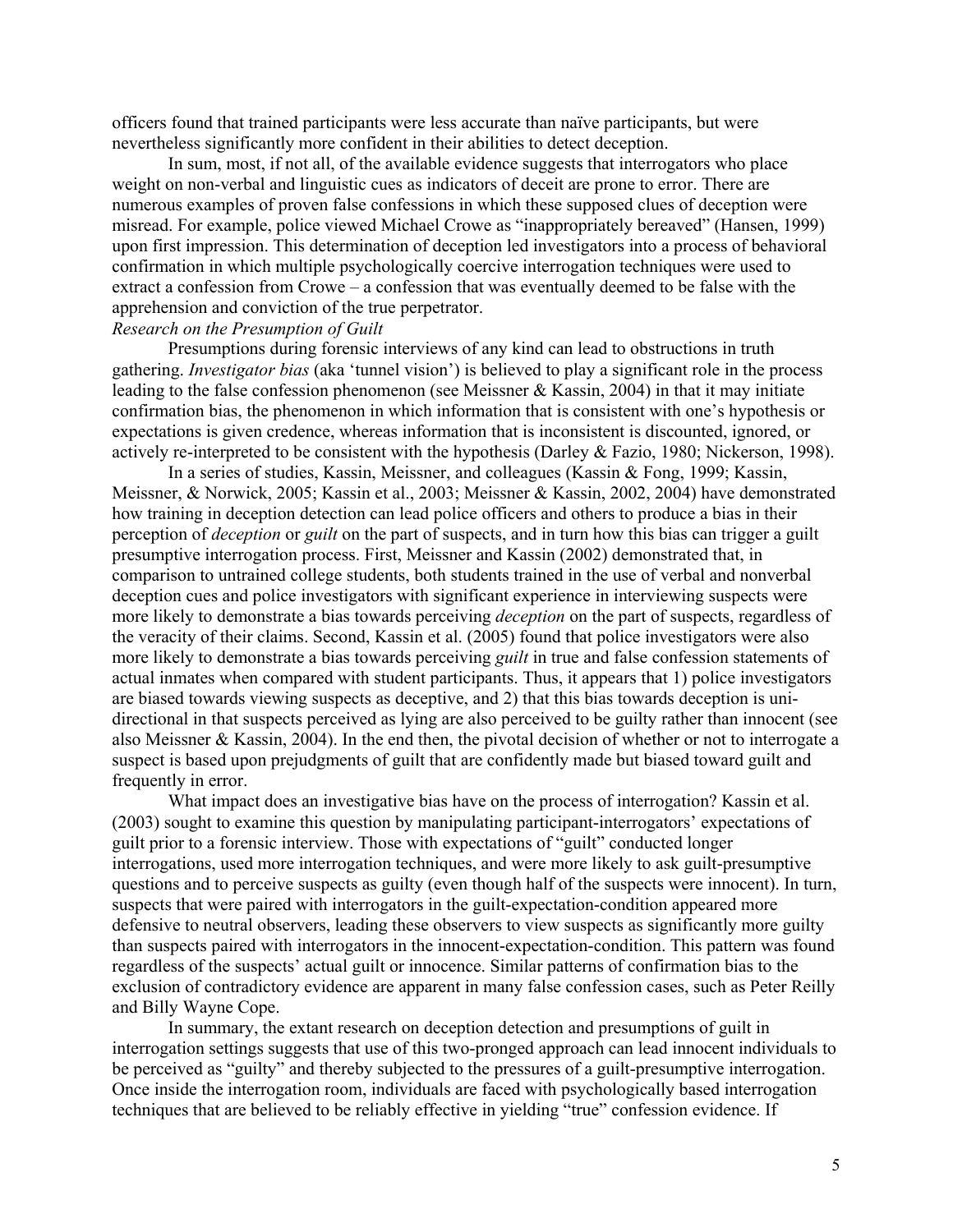innocent, such a process of investigative bias can place individuals at risk for providing false confessions (see Kassin, 2005).

## *Research on Police Interrogation Techniques and False Confessions*

 The range of interrogation techniques and approaches advocated within the criminal justice community (e.g., Inbau et al., 2001; Walters, 2003) are frequently based upon the authors' many years of experience as police investigators and the conduct of hundreds (if not thousands) of interrogations. It is important to note, however, that these techniques have never been subject to any scientific evaluation by the authors/users. Nevertheless, the increase in identified false confessions within our criminal justice system has spawned a great deal of scientific research evaluating the role of modern day interrogation practices in this phenomenon.

 Two broad methods have been employed to study the impact of interrogation techniques, namely field/archival research and laboratory research. First, field/archival research has included individual case studies (e.g., Gudjonsson & MacKeith, 1990), archival analyses of actual case documents (e.g., Leo & Ofshe, 1998; Drizin & Leo, 2004), observations of live or taped interrogations (e.g., Moston, Stephenson, & Williamson, 1992; Ofshe & Leo, 1997), and surveys of police investigators (e.g., Kassin et al., in press). One notable example involves a study by Leo (1996) in which he observed over 300 live and videotaped interrogations documenting the techniques employed by investigators. Leo found that interrogators tended to employ the psychologically oriented techniques found in traditional training manuals, but seldom resorted to tactics courts have deemed coercive, including explicit threats and physical intimidation.

 The second research methodology utilized is experimental laboratory research methods. In an effort to extend both internal and external validity, Russano, Meissner, Narchet, and Kassin (2005) developed a novel laboratory paradigm to assess the effects of interrogation techniques on the likelihood of both true and false confessions. In this paradigm, participants in the "guilty" condition are enticed by a confederate to share information on a problem they are both solving – an act that violates the experimental rule against sharing information and that is later characterized as "cheating" by the experimenter. Participants in the "innocent" condition perform the same problems with a confederate, but these participants are never enticed to share information. Later, all participants are accused of cheating (with the academic implications thereof), are interrogated by an experimenter who remains blind to the participants' actual guilt-innocence, and are asked to sign a confession statement. Russano and colleagues varied the interrogation techniques used by their experimenters to include the presentation of an explicit offer of leniency (a "deal") and exposure to minimization tactics (i.e., the interrogator expressed sympathy, provided face-saving excuses, and emphasized the importance of cooperation). Results indicated that guilty participants (72%) were significantly more likely to confess than innocent participants (20%); however the use of interrogation techniques generally increased both true and false confession rates. For example, an explicit offer of leniency increased true confessions by a factor of 1.57 and increased false confessions by a factor of 2.33 when compared with the no-tactic control condition. Similarly, the use of minimization techniques increased true confessions by a factor of 1.76, while also increasing false confessions by a factor of 3.00. When these tactics were combined, true and false confessions increased by factors of 1.89 and 7.17, respectively.

 Taken together, it appears that the interrogation techniques advocated by professionals within the field (e.g., Inbau et al., 2001; Walters, 2003) often produce true confessions by guilty suspects, but simultaneously increase the risk of false confessions by innocent individuals who are subjected to these same procedures. Is it true that the use of "pre-interrogation interviews" established by the advocates of these procedures will safeguard the likelihood that innocent individuals will be subject to a guilt-presumptive interrogation? Actually, the contrary may be more likely – namely, that innocent individuals will find themselves assessed as deceptive, and thereby guilty, during the course of a pre-interrogation interview, and that this investigative bias will lead investigators to conduct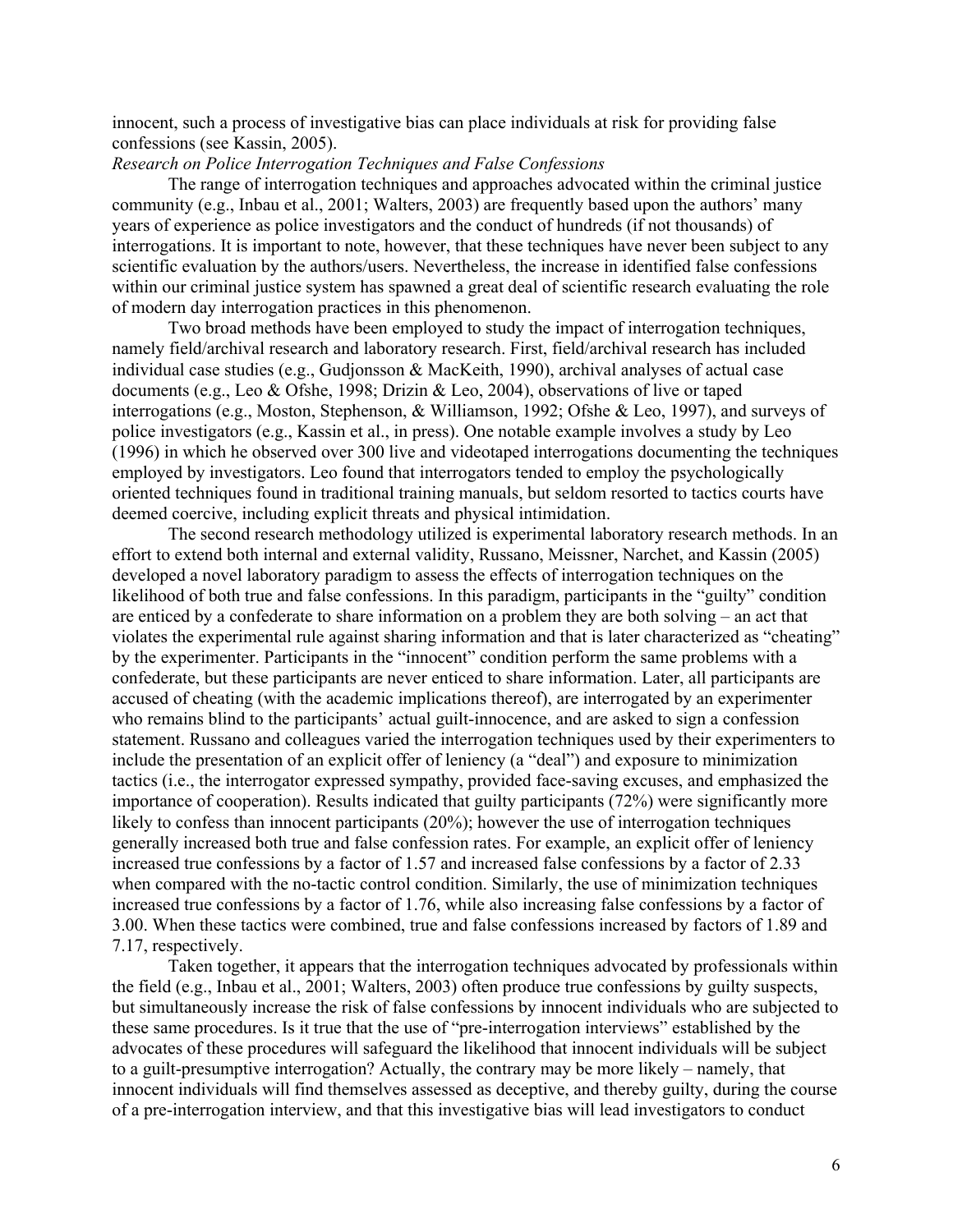long, aggressive, and guilt-presumptive interrogations in search of the "truth." Furthermore, the available psychological research suggests that the techniques advocated by Inbau et al. (2001), among others, are not diagnostic in their extraction of information. Rather, scientific research has demonstrated these techniques increase the likelihood of *both* true and false confessions.

 In addition to the body of scientific research investigating the techniques that generate confessions (either true or false), there is a growing body of research on factors specific to suspects that can lead to statements against oneself. Results from field and laboratory research converge on the identification of several risk factors, most notably young age and mental impairment (Gudjonsson, 2003; Owen-Kostelnik, Reppucci, & Meyer, 2006; Redlich, in press). Juveniles are overrepresented in proven false confession cases (Drizin  $\&$  Leo, 2004) and in one laboratory study were found to be significantly more likely than adults to sign false confession statements (Redlich & Goodman, 2003). Mental impairment--both intellectual/developmental deficits (Perske, 1991) and mental illness (Redlich, 2004)--is present in a significant minority of false confession cases, and is positively associated with suggestibility and negatively associated with understanding and appreciation of the *Miranda* warning and requirements pertaining to adjudicative competence (Everington & Fulero, 1995; Hoge, Poythress, Bonnie, Monahan, Eisenberg, & Feucht-Haviar, 1997; Viljoen, Roesch, & Zapf, 2002).

In response to this overrepresentation of juveniles and persons with mental impairment in false confessions, John E. Reid and Associates personnel recently recommended that "every interrogator must exercise extreme caution and care when interviewing or interrogating a juvenile or person who is mentally impaired" (www.reid.com). Whether this recommendation is known in the interrogator community or if known, is heeded, has not been examined. However, it is important to note that there is a strong and consistent research base indicating that the majority (e.g., 65% or more) of justice-involved juveniles have mental health problems, most of whom have co-occurring substance use issues (see Redlich, in press; Redlich & Drizin, 2007). Thus, many of the juveniles who encounter police officers are likely to have the two primary risk factors for false confession; whether the combination of these two factors cumulatively or exponentially increases the risk is worthy of future research.

#### *Gaps in Scientific Knowledge*

 Current scientific knowledge regarding police interrogations and false confessions has greatly increased over the past decade. Innovative laboratory and field studies have highlighted the potential dangers of using certain interrogation techniques (e.g., Drizin & Leo, 2004; Gudjonsson, 2003; Kassin, 2005; Russano et al., 2005), and using them with certain vulnerable populations (e.g., Owen-Kostelnik et al., 2006; Redlich, in press). Despite this boon of research, there remain gaps. Below we discuss issues that researchers studying interrogations and confessions may find beneficial to direct future efforts.

#### *Future Research on Deception Detection*

As described above, there is ample research indicating that individuals, even experienced investigators, perform at chance levels when making determinations of truthfulness. However, what is less clear is *how often* interrogators rely solely on their perceptions of the suspect based upon a pre-interrogation interview when determining guilt, as opposed to incorporating corroborative evidence of guilt in such assessments. Although these "clues to deception" (MacDonald & Michaud, 1992) are included in interrogation training manuals, the frequency with which behavioral analyses are relied upon is unknown. Research examining the "value-added" nature of relying upon available evidence for determining veracity in the context of an investigative interview would appear worthwhile, though one must be certain to distinguish between evidence that is highly diagnostic (e.g., a DNA match) and that which is largely circumstantial in nature (e.g., an apparent motive).

A second area of deception detection that would appear worthy of further research regards the development of evidenced-based techniques that could *improve* the ability of investigators to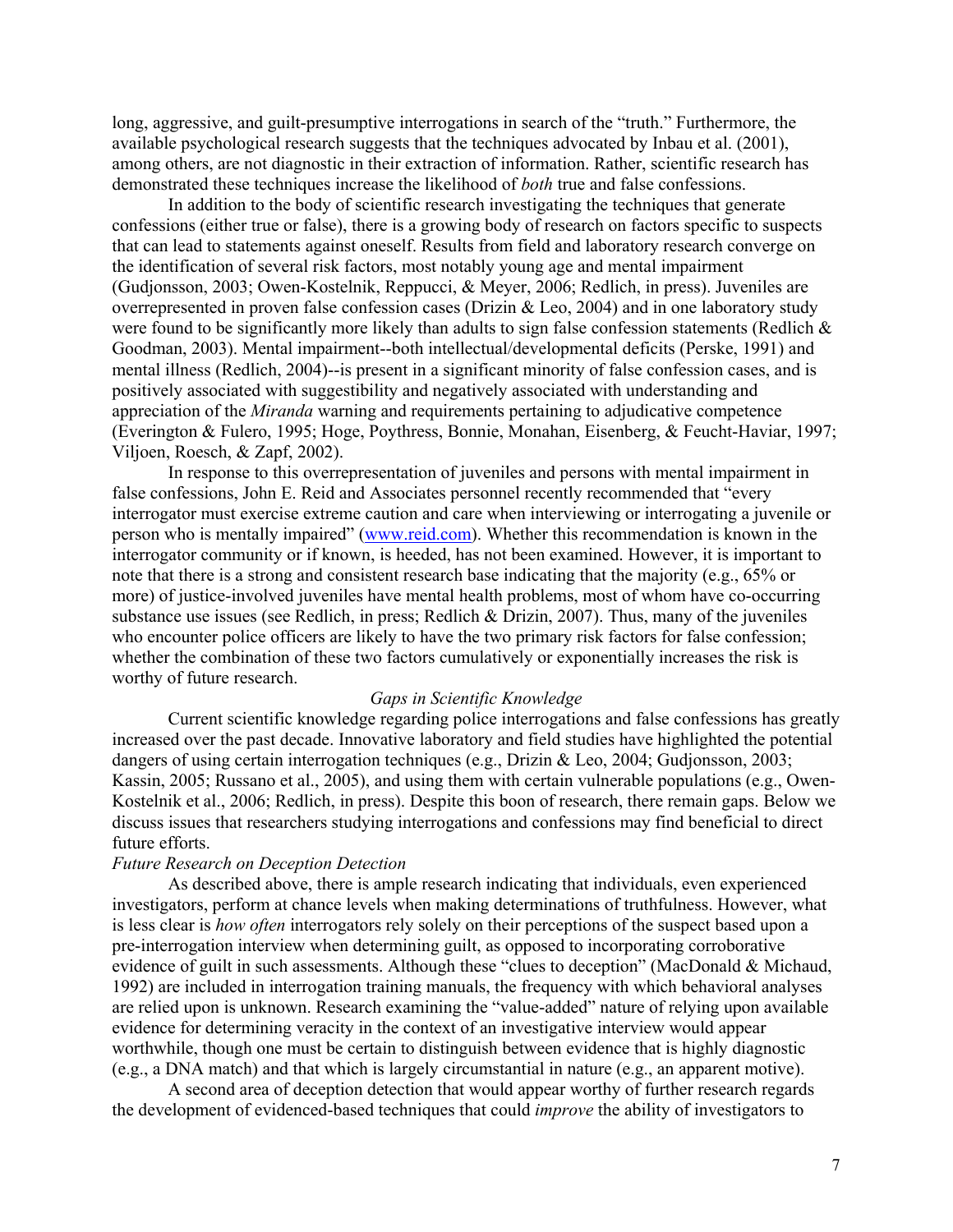distinguish truth from deception. Current research in the deception literature suggests that verbal cues to deception may prove more diagnostic than that of non-verbal behavior (DePaulo et al., 2003). Techniques such as Statement Validity Analysis (SVA; see Kohnken, 2004; Vrij, 2005) and reality monitoring (see Sporer, 2004) show promise in this regard for evaluating the structural and cognitive components of an individual's verbal statement. In brief, SVA is an analysis utilizing a set of criteria purported to distinguish between credible and non-credible reports. A number of important issues, however, prevent the immediate application of these techniques for use by law enforcement, including the reliability of coding statements, the training of coders, and the establishment of cut-off standards for determining the likely veracity of a given statement. *Future Research on the Presumption of Guilt*

 Consistent with research directions in the detection of deception, it will be important to gain a better understanding of factors that lead investigators to demonstrate a bias towards perceiving deception or guilt on the part of suspects. Although studies have now suggested that both investigators' experience in law enforcement and their training in methods of deception detection are associated with the observed investigative biases (cf. Kassin et al., 2005; Meissner & Kassin, 2002), and with the use of certain interrogation tactics (Kassin et al., in press), these associations fail to capture the precise psychological mechanisms leading to such biases in the perception of suspects. For example, it is possible that investigators' "base rates" of interviewing *deceptive* individuals are different than that of the average population, thereby distinguishing the deception biases in investigators from that of truth biases shown in normal populations (Vrij, 2000). Furthermore, it would seem important to understand the manner in which investigators might designate an individual to be a "suspect" aside from a finding of deception in a pre-interrogation interview. What types of evidence might justify such a designation and lead an investigator to pursue an individual as a suspect, and how might such evidence influence the process of interrogation? *Future Research on Police Interrogation Techniques and False Confessions* 

 Much of the research to date on interrogation tactics has focused on factors that might be associated with a risk of false confessions. The paradigm introduced by Russano and colleagues (2005), however, provides researchers with an opportunity to address a critical issue in the study of interrogations and confessions. Namely, the paradigm permits researchers to estimate the *diagnostic value* of confession evidence that is produced by a given interrogation technique (or set of techniques) by estimating the influence on both true and false confessions. To this end, researchers can pursue the development techniques that might *improve* the diagnostic value of an interrogation, thereby producing evidenced-based techniques that can be advocated to law enforcement. We believe such a direction in research is vitally important if we are to shape the art of interrogation into the science of investigative interviewing.

In a similar vein, much of what has been gleaned from the study of false confessions has concerned police-coerced confessions. The overwhelming majority of false confessions in the Drizin and Leo (2004) sample were of this form, in that the police induced the confessions via coercion and inappropriate interrogation techniques (e.g., overly long interrogations, presentation of false evidence). Whether what has been learned is applicable to voluntary false confessions – a form which is likely to be more prevalent than coerced (see Gudjonsson, Sigurdsson & Einarsson,  $2004$ ) – has yet to be investigated. Additionally, most (92% in Drizin & Leo, 2004) proven false confessions have involved murder and rape – two very serious crimes with low base rates of occurrence. False confessions for property, drug, and minor crimes are less likely to be detected (particularly via DNA exoneration), but may be more prevalent (e.g., Sigurdsson & Gudjonsson, 1996). Thus, knowledge is lacking regarding both voluntary false confessions and those offered for low severity crimes.

Finally, knowledge concerning the dispositional vulnerability factors associated with false confessions is incomplete. Although scientists have clearly identified risk factors including young age, mental illness, and low intellect, there are several open questions. For example, mental illness is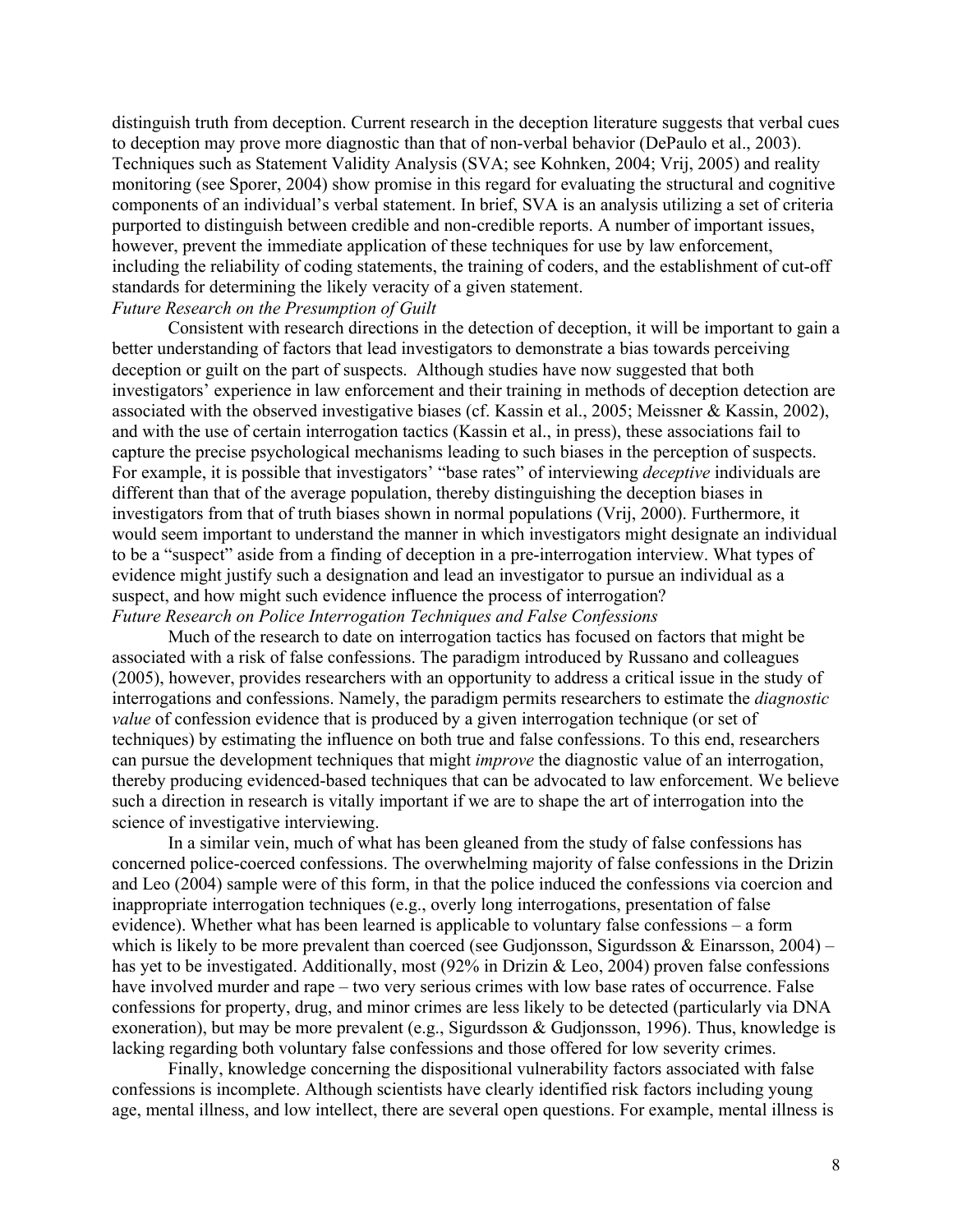a catch-all term representing a variety of disorders with distinct symptoms and trajectories. Whether persons with schizophrenia are more or less likely to falsely confess in comparison to persons with major depression, for example, is not yet known. Further, an increased understanding of the effects of multiple risk factors, both situational and dispositional, is needed. Certain combinations of risk factors may be more predictive of false admissions than others.

## *Myths and Misconceptions*

 There are numerous erroneously held beliefs about police interrogation practices and false confessions, as well as about the study of these topics. Below, we discuss five misconceptions that commonly arise in the context of expert courtroom testimony.

# *Myth/Misconception 1: False confessions do not exist or are exceedingly rare.*

 As discussed previously, numerous cases of false confession have been identified with a recent report by Davis and Leo (2006) citing more than 300 documented instances. Furthermore, police investigators have themselves reported that false confessions from the innocent occur an estimated 5% of the time (Kassin et al., in press). It is therefore clearly a myth that false confessions do not exist. In contrast, believing them to be exceedingly rare is more of a misconception. Although scientists are unable to estimate the precise frequency with which true versus false confessions occur in the real world, most experts agree that the number documented to date represents the tip of a much larger iceberg (Drizin & Leo, 2004). As described above, voluntary false confessions and those offered for lower-severity crimes (than murder and rape) have not been well researched or documented, and it may well be the case that false confessions under such situations are even more likely than those for more severe crimes. Moreover, whereas DNA evidence has played a significant role in the exonerations of innocent individuals who were *convicted* (another limiting factor), DNA evidence is not available in a much larger pool of cases.

# *Myth/Misconception 2: Only "vulnerable" individuals falsely confess.*

 There are many proven false confession cases in which the false confessor had no readily observable dispositional risk factor, such as low intellect or young age (see Drizin & Leo, 2004; Gross et al., 2005). Of course, while it is certainly possible that these proven false confessors had more subtle dispositional risk factors that were not identified, often times, it is the situational factors present, such as investigator tunnel vision, lengthy interrogations, prolonged isolation, and lack of sleep, that make a seemingly "normal" person vulnerable to false confession. Many proven false confessions are the result of the innocent suspect being wrongly targeted and then subjected to coercive interrogation techniques. Christopher Ochoa is one such example. Ochoa, now an attorney, spent more than 12 years in prison for a rape and murder he did commit. After going to the Pizza Hut where the crime had occurred some weeks before, the police became focused on Ochoa (and his friend who was also wrongly convicted) and subjected him to two 12-hour interrogations telling him he would face the death penalty if he did not admit to the crime. Ochoa falsely confessed, signing a statement written by the interrogators. Although we are not aware of a psychological evaluation performed on Ochoa, the abusive circumstances of his interrogation clearly contributed to his false confession, and subsequent false conviction. The literature has many examples like Ochoa's.

 It should also be made clear to judges and juries that an overrepresentation of juveniles, for example, in false confession cases is relative to the number of juveniles in the criminal justice system, not to the number in proven cases. That is, 32% of proven false confessors in the Drizin and Leo (2004) study were younger than 18 years, meaning that the majority (68%) were adults. The over-representation of 32% should be compared to the base rates of 8% of juvenile arrests for murder and 16% for rape (Snyder, in press).

# *Myth/Misconception 3: The study of police interrogation and false confessions is in its infancy.*

 Decades of research have been dedicated to understanding the psychological factors leading to true vs. false confessions. Gisli Gudjonsson published his first review of the field in 1992, while his most recent update in *Handbook* form was published in 2003. Other reviews of the field and its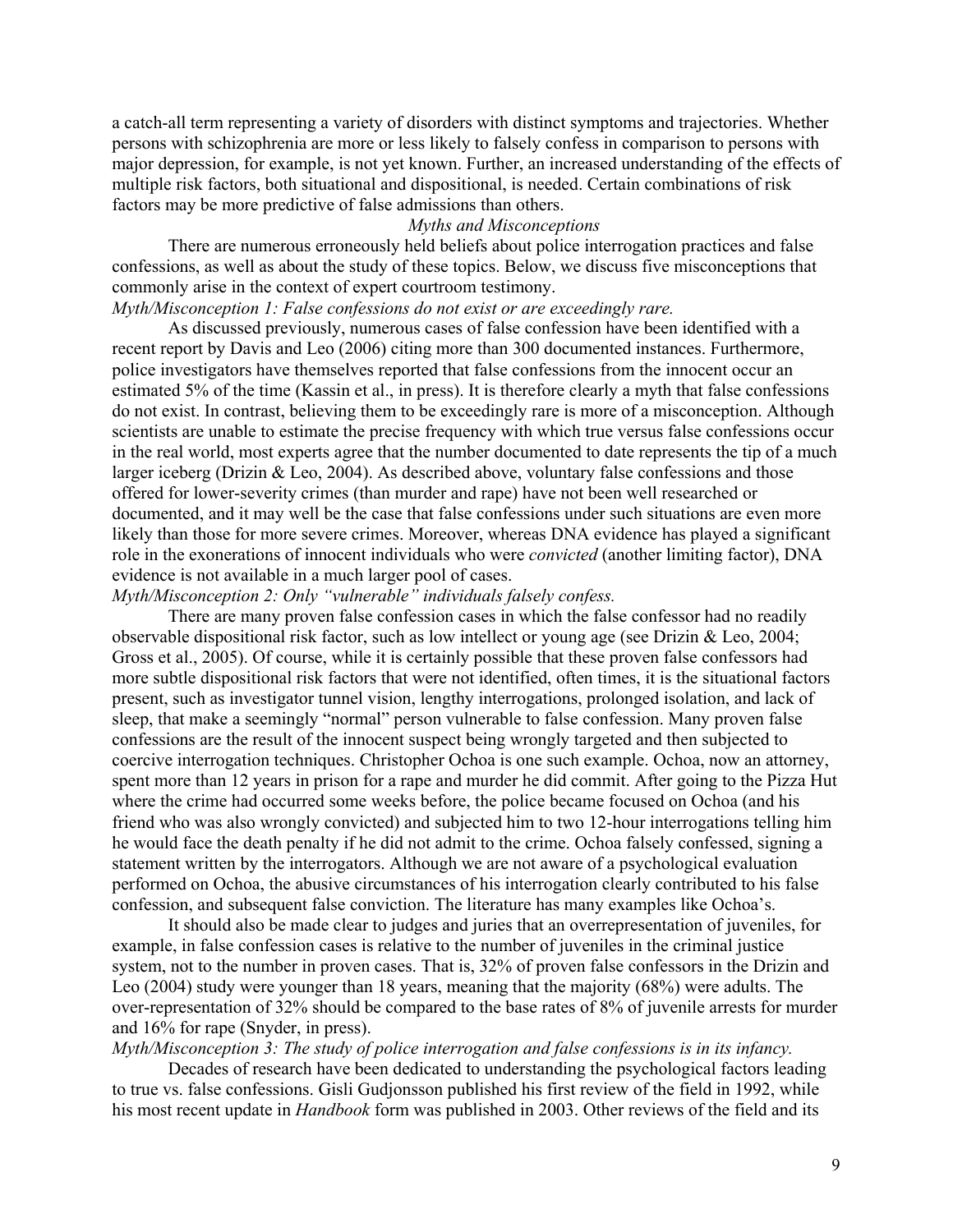research efforts have abounded (Kassin & Gudjonsson, 2004), including books by DeClue (2005), Lassiter (2004), Leo (in press), Milne and Bull (1999), White (2003), and Williamson (2005).

Furthermore, the scope of interrogation and confession research is not limited to studies that have directly addressed the topic. As discussed by Kassin (in press), experts have a large body of scientific knowledge to draw from, representing a three-tiered pyramid. At the base of the pyramid are core principles of psychology, such as how people respond to influence tactics (e.g., Cialdini, 2001), how people make decisions under stress, in isolation, or when sleep deprived, the fallibility of human memory and proneness to suggestibility, developmental trajectories, psychiatric symptoms, cognitive functioning, etc. In the middle of the pyramid are research studies specific to police interrogation, deception detection, and false confessions (e.g., Russano et al., 2005). At the vertex of the pyramid are single and aggregated case studies of proven and probably false confessions (Drizin & Leo, 2004; Leo & Ofshe, 1998) that demonstrate common patterns. In sum, in disputed confession cases, there is more than 100 years of psychological science to draw on, including literature from developmental, cognitive, social, personality, forensic, and abnormal psychology. *Myth/Misconception 4: Jurors do not 'need' expert testimony.* 

When judges determine the admissibility of expert testimony, they often consider whether the expert's information is necessary for the jury to render a fair and impartial decision. In other words, does the jury "already know" the information that the expert has to offer? Is it a matter of common sense? Can jurors on their own recognize coerced and/or false confessions? There is a wealth of research to indicate that juries heavily value confession evidence--even when inappropriate to do so- and are subject to biases of human nature, such as Belief in a Just World (Lerner, 1980) and the Fundamental Attribution Error (Gilbert & Malone, 1995). There is converging empirical evidence that jurors find it difficult to ignore confessions in decisions of guilt (Kassin & Neumann, 1997; Kassin & Sukel, 1997; Kassin & Wrightsman, 1980). Similar patterns of results have also emerged in studies examining confession evidence from juvenile suspects (Redlich, Ghetti, & Quas, in press; Redlich, Quas, & Ghetti, in press).

Further, as discussed above, individuals are poor at distinguishing between true and false confessions (Kassin et al., 2005). Indeed, among proven false confessors who chose to go before a jury (Drizin & Leo, 2004), 81% were convicted (an additional 11% of false confessors pled guilty prior to trial despite their actual innocence). Because it would appear that neither police investigators nor potential jurors are likely to serves as safeguards in recognizing coerced or false confessions (Kassin et al., 2005), the testimony of scientific experts becomes that more essential. *Myth/Misconception 5: Police Interrogation is a Science* 

 A point we have tried to make explicit throughout the present chapter is that interrogation is more akin to an art than a science (see also Leo, 2004). We believe this is important to understand from two perspectives. First, modern day interrogation techniques were not developed through a process of scientific inquiry – rather, they are the product of interrogative "experience" and the observations of their proponents. As a result, the body of science that has now evaluated these methods has indicated their failures in leading to diagnostic confession evidence, and most importantly their contributions to cases of wrongful conviction. Second, the process of interrogation, as conducted by investigators, lacks that of a scientific process seeking to test hypotheses and assessing the validity of theories regarding human behavior. Rather, the interrogative process as conducted by investigators is often fraught with biases and a search for confirmation that often excludes, ignores, or reinterprets disconfirming evidence. This is important because 1) the authority of the expert and his/her information is often informally compared to the authority and experience of the interrogator, and 2) judgments, such as the suppression of a confession statement by a judge or a finding of guilt vs. innocence by a jury, derive from this comparison. We provide two examples to illustrate the point that if interrogations were more akin to a scientific endeavor, false confessions could potentially be reduced.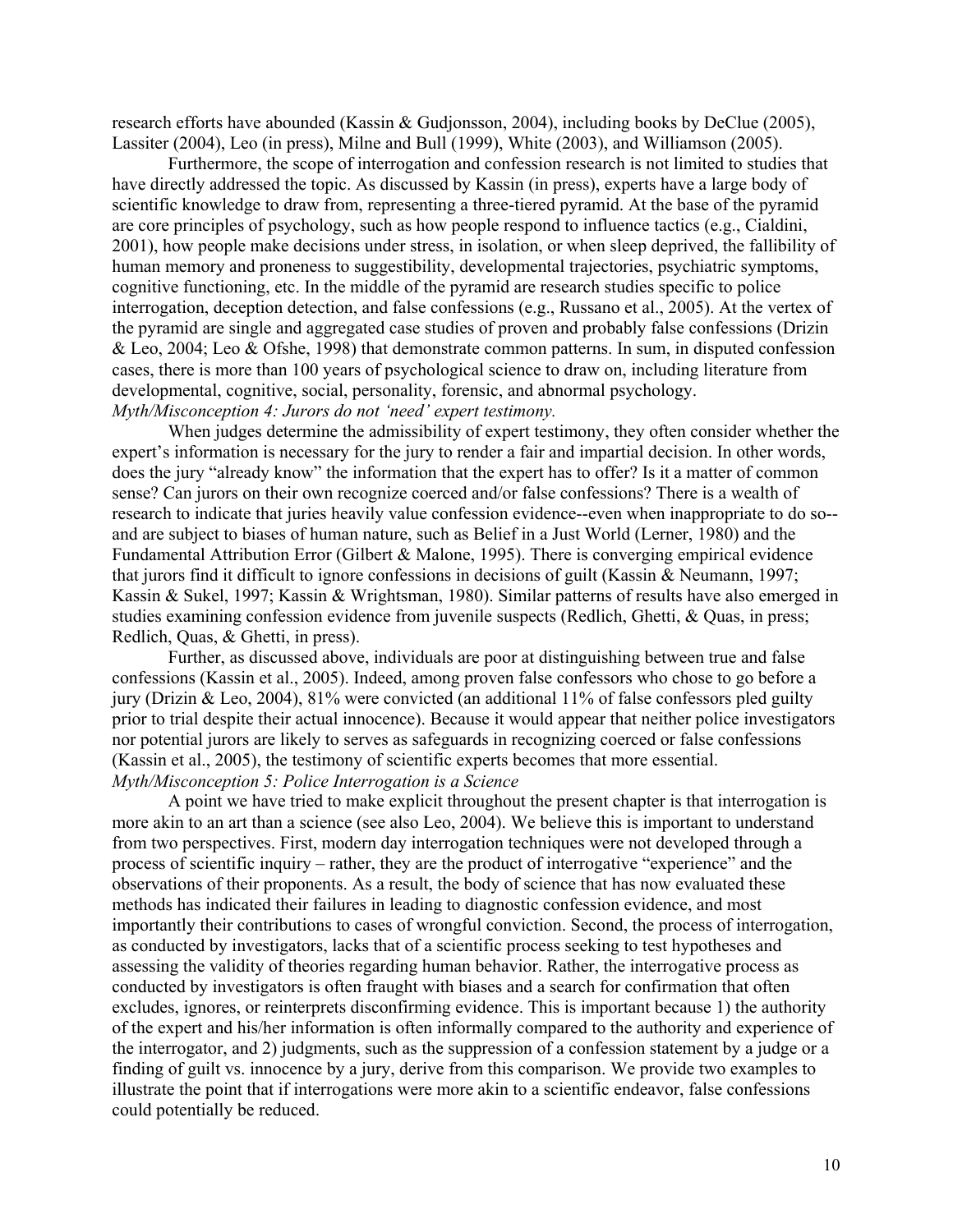The first example relates to falsification. An underlying aim of science is to form theories and then attempt to *disprove* them (Popper, 1972). In contrast, arguably the aim of law enforcement is to form theories (about who, how, and why crimes were committed) and then attempt to *prove* them. The potential for confirmation bias, for example, might be reduced if interrogators worked from a model in which they identified suspects but then had to gather evidence that refuted their suspicions. The process of gathering evidence would remain the same but the mindset of the investigator would be different in that the goal would now be to disprove suspicions. Furthermore, because other evidentiary collectors and examiners (e.g., fingerprint, hair, and DNA testers; see Saks, Risinger, Rosenthal, & Thompson, 2003) are also prone to confirmatory biases or "context effects," reducing the bias among police interrogators may serve to prevent a chain of further errors in judgment.

The second example relates to the peer-review process. The purpose of peer review is to provide an independent, objective assessment of the methods and results on which conclusions are based, thereby helping to ensure the scientific literature is comprised of reliable research. Peer review also serves as an objective measure of the expert's qualifications (if an expert had no peer-reviewed publications on the topic at hand, s/he would likely not qualify). Of importance, peer-review is conducted prior to publication. Imagine if the standard was that scientists could publish articles without prior review, and review came only after the article was in circulation for months or years *and* only then was called into question. The fact that the article had been in circulation (and likely cited by others) would alone negate the credibility of its problematic nature. This is what occurs with alleged false confessions: The confession is accepted as an indication of guilt by police and others (e.g., victims and their families, attorneys, trial judge) sometimes for years, and when questioned at a later date, the fact that the confession was accepted as such is used to bolster its credibility.

If interrogations and statements of admission from proven false confession cases had undergone a process similar to peer-review soon after they were conducted and obtained, these miscarriages of justice may have been identified earlier. Post-confession analyses by independent assessors could (a) determine if objective corroboration existed for the statements, (b) independently verify the source of the guilty knowledge (e.g., did it come directly from the suspect, or was it provided by police during the interrogation, or from media reports read by the suspect prior to interrogation), and (c) examine the level of consistency between crime scene evidence and statements provided by the suspect (see Davis & Leo, 2006). Peer review is an objective standard for expert testimony to be considered admissible; a similar set of standards could be instituted when evaluating the admissibility of confession statements to be used against defendants in our courts.

#### *Conclusions: Communicating Consensus and Controversies*

 We believe that much is known regarding factors that can lead to false confessions, and that current police interrogation methods and practice represent little more than an art, much less a science. In regard to legal admissibility standards and contemporary interrogation techniques, we posit the following:

Scientifically supported techniques: In our opinion, there is no one interrogation technique that is diagnostic of guilt, or one that we feel confident defining as 'scientifically supported.' The interrogation techniques advocated by the variety of training manuals available to law enforcement have generally been experientially developed by their proponents, but are absent any scientific basis upon which they might be seen as reliable and diagnostic in approach. Instead, the available scientific research suggests that these methods are just as likely to produce true and false confessions from suspects, particularly those suspects with vulnerabilities. Although well-grounded theories, such as obedience to authority, social validation, and compliance-gaining, provide some scientific support that the psychologically oriented police interrogation techniques used today 'work' (i.e., they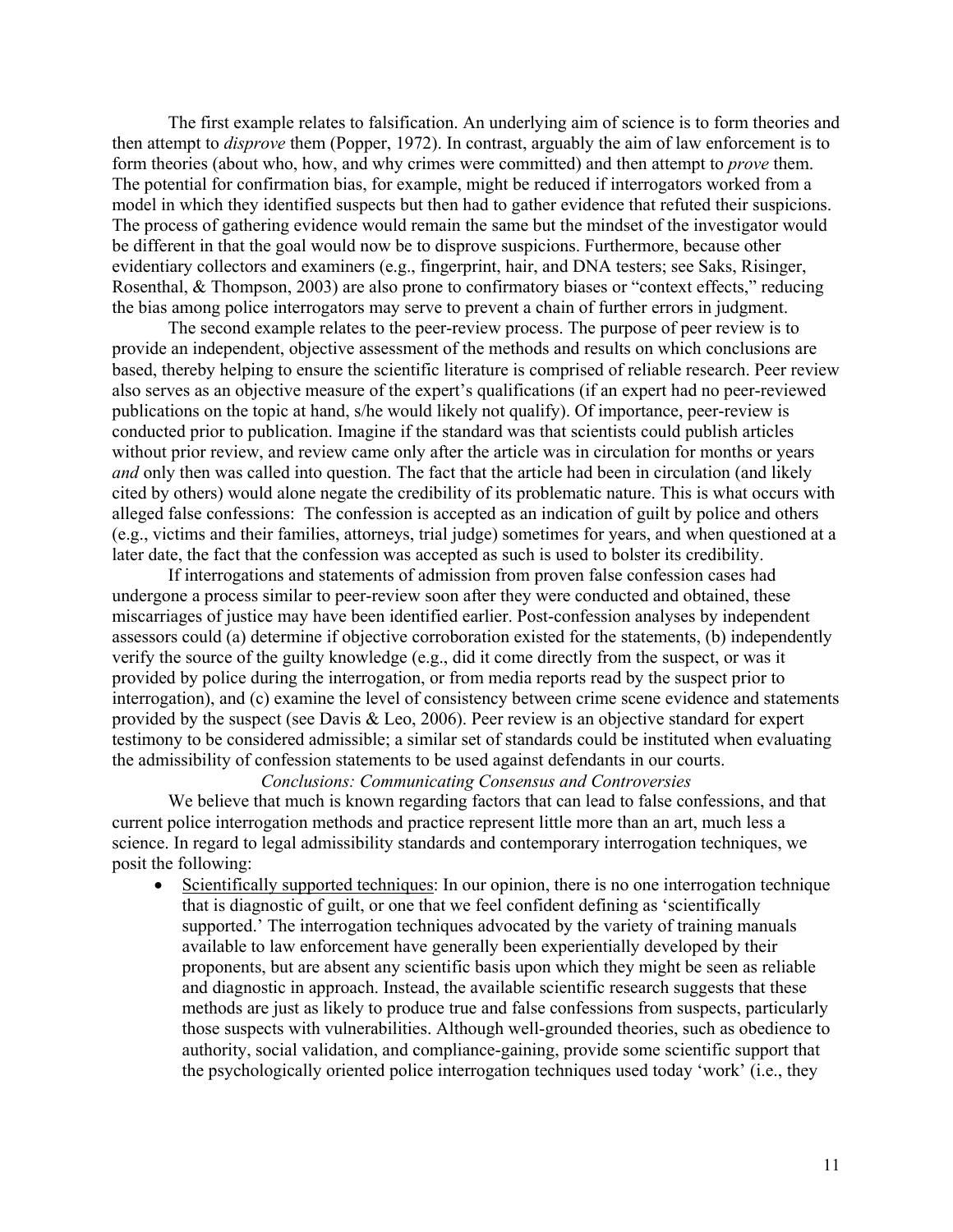produce true confessions) when employed on *guilty suspects,* these same techniques also 'work' (i.e., they produce false confessions) when employed on innocent suspects.

- Scientifically unsupported techniques: The ability to detect when suspects are lying versus telling the truth (or guilty versus innocent) is unreliable. Just as evidence collected via lie detectors (polygraph machines) is now inadmissible in court, we believe it is time for the courts to consider the validity and reliability of evidence collected by human lie detectors. Confessions from suspects who were subjected to interrogation on the basis of nonverbal/behavioral deception detection techniques should be examined comprehensively before being presented to jurors, who as noted, are generally unable to distinguish between true and false confessions.
- Scientifically controversial and/or largely untested techniques: While the current research literature has done well to evaluate the perils associated with current interrogative procedures, we believe it could benefit from a shift in direction – focusing rather on the development of evidence-based techniques that could lead to the conduct of more diagnostic interrogations and the extraction of guilty knowledge. There are numerous specific interrogation techniques that are amenable to scientific study in the laboratory and the field that have yet to be examined. For example, and as discussed below, alternatives to adversarial interrogation, such as models that emphasize open-ended questions and "factfinding" (as opposed to confession-seeking) have shown preliminary effectiveness overseas.

In Great Britain, high profile wrongful conviction cases and subsequent research have led to the development of new interrogation standards, which prohibit the use of psychologically manipulative techniques, mandate the recording of custodial interrogations and the uniform training of interviewers, and institute special precautions for vulnerable suspects. Of utmost importance, investigators are also prohibited from deceiving suspects (Milne & Bull, 1999; Mortimer & Shepherd, 1999). Evaluation research conducted by Clarke and Milne (2001) suggests that these methods have been effective in changing the culture of police interviewing without significantly reducing the likelihood of obtaining confessions in practice, and that these methods appear to reduce the number of unwarranted claims of false confession. Such inquisitorial approaches are deserving of further research and evaluation both in the laboratory and in the field.

To address these bulleted admissibility standards, the electronic preservation of interviews and interrogations from start to finish is essential. This is a reform that is relatively simple to implement and can serve to protect both law enforcement and suspects, eliminating the contradictory he-said-she-said accounts. Electronic accounts of interrogations do not eliminate the need for experts, however. It is important that experts who conduct research on interrogations and confessions be permitted to inform the court regarding the 100-plus years of psychological science informing the process and mechanisms of interrogation and confessions, as well as to dispel commonly held myths. As echoed in other chapters in this volume, experts who consult and/or testify in court have an obligation to present information fairly, accurately, and in its entirety. Because interrogation is best viewed as an art and because the validity of the techniques currently employed is partly dependent upon whom they are employed (guilty vs. innocent), experts in disputed confession cases must be sure to present the science objectively. Among scientists who serve in this capacity as expert witnesses there is much consensus on the techniques that are likely to produce false confessions when the situational and dispositional circumstances are taken into account. Of course, there are those who are in disagreement who fail to appreciate the contributions of the research. In written communications and in the courtroom, it is important that experts communicate this consensus, attend to any perceived controversies, and address the unknowns. In this manner, the totality of knowledge can be imparted allowing judges and jurors to make informed decisions.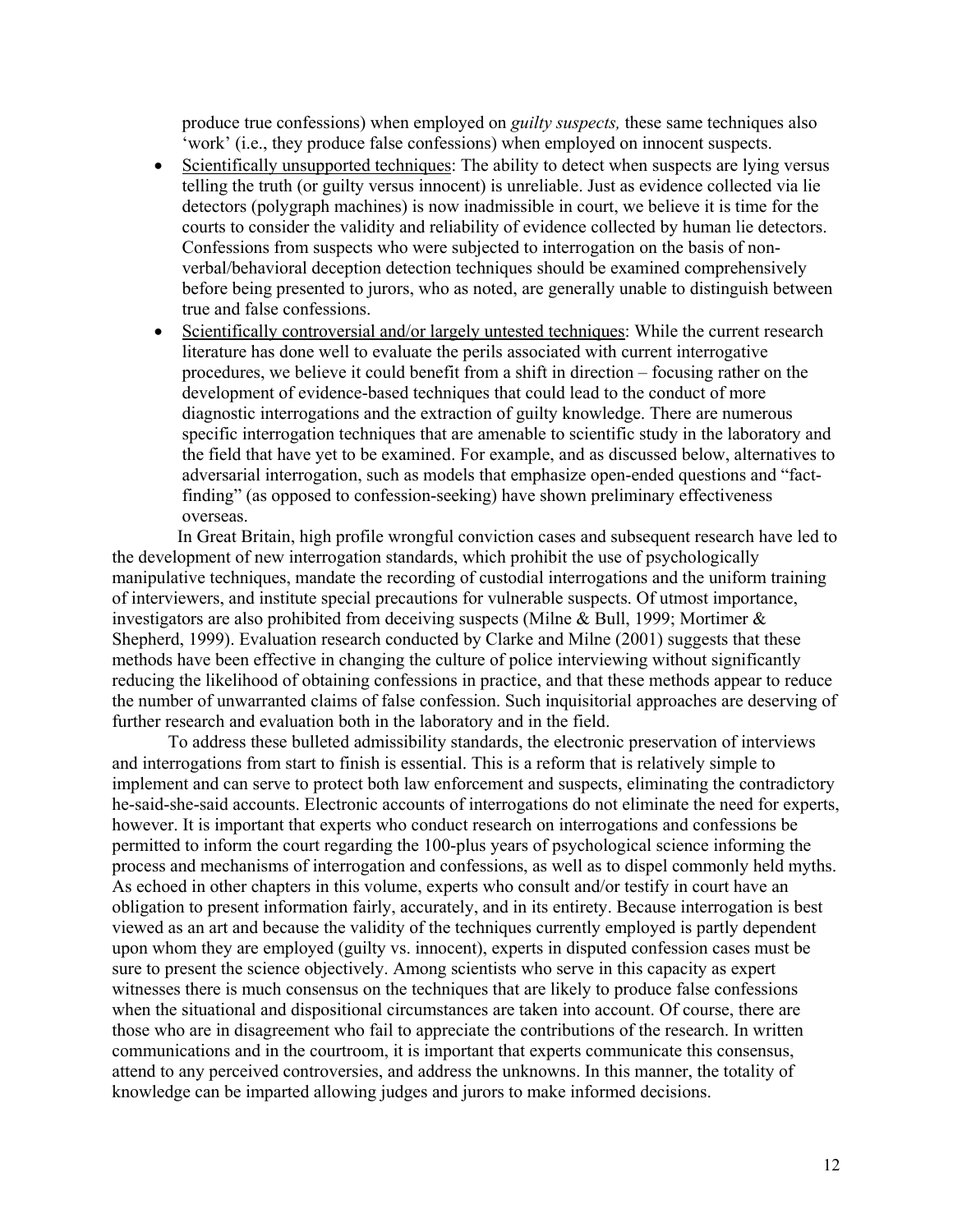### References

- Asch, S.E. (1956). Studies of independence and conformity: A minority of one against a unanimous majority. *Psychological Monographs*, *70*, 416.
- Bond, C. F., & DePaulo, B. M. (2006). Accuracy of deception judgments. *Personality and Social Psychology Bulletin*, *10*, 214-234.
- Butterfield, R. (2002). *The official guide to interrogation: A complete manual for extracting the truth*. Xlibris Corporation.
- Cialdini, R. B. (2001). *Influence: Science and practice*. New York: Harper Collins.
- Clarke, C. & Milne, R. (2001). *National evaluation of the PEACE investigative interviewing course.* Police Research Award Scheme. London: Home Office.
- Costanzo, M., & Leo, R. A. (2007). Research and expert testimony on interrogations and confessions. In M. Costanzo, D. Krauss, & K. Pezdek (Eds.), *Expert psychological testimony for the courts* (pp. 69-98). Mahwah, NJ: Lawrence Erlbaum Associates.
- Darley, J. M., & Fazio, R. H. (1980). Expectancy confirmation processes arising in the social interaction sequence. *American Psychologist, 35*, 867-881.
- Davis, D., & Leo, R. (2006). Strategies for preventing false confessions and their consequences. In M. R. Kebbell, & G. M. Davies (Eds.), *Practical psychology for forensic investigations and prosecutions* (pp. 121-149). Chichester, England: John Wiley & Sons.
- Davis, D., & O'Donohue, W. (2003). The road to perdition: "Extreme influence" tactics in the interrogation room. In W. O'Donohue, P. Laws, & C. Hollin (Eds.), *Handbook of forensic psychology* (pp. 897-996). New York: Basic Books.
- DeClue, G. (2005). *Interrogations and disputed confessions: A manual for forensic psychological practice*. Professional Resource Press.
- DePaulo, B. M., Lindsay, J. J., Malone, B. E., Muhlenbruck, L., Charlton, K., & Cooper, H. (2003). Cues to deception. *Psychological Bulletin, 129*, 74-118.
- Drizin, S. A., & Leo, R. A. (2004). The problem of false confessions in the post-DNA world. *North Carolina Law Review, 82*, 891-1008.
- Fulero, S. M. (2004). Expert psychological testimony on the psychology of interrogations and confessions. In G. D. Lassiter (Ed.), *Interrogations, confessions, and entrapment* (pp. 247- 263). New York: Kluwer Academic.
- Fulero, S. M. & Everington, C. (1995). Assessing competency to waive Miranda rights in defendants with mental retardation. *Law and Human Behavior, 19*, 533-543.
- Gilbert, D. T., & Malone, P. S. (1995). The correspondence bias. *Psychological Bulletin*, 117, 21–38.
- Grisham, J. (2006). *The Innocent man: Murder and injustice in a small town*. Doubleday.
- Gross, S. R., Jacoby, K., Matheson, D. J., Montgomery, N., & Patil, S. (2005). Exonerations in the United States 1989 through 2003. *The Journal of Criminal Law and Criminology, 95*, 523- 560.
- Gudjonsson, G.H. (2003). *The psychology of interrogations and confessions*. Chichester: Wiley.
- Gudjonsson, G. H., & MacKeith, J.A.C. (1990). A proven case of false confession: Psychological aspects of the coerced-compliant type. *Medicine, Science, and the Law, 30*, 329-335.
- Gudjonsson, G. H., Sigurdsson, J. F., & Einarsson, E. (2004). The role of personality in relation to confessions and denials. *Psychology, Crime, and Law, 10*, 125-135.
- Hansen, M. (July 1999). Untrue confessions. *American Bar Association Journal*, 50-53.
- Hartwig, M., Granhag, P. A., Stromwall, L. A., & Vrij, A. (2005). Detecting deception via strategic disclosure of evidence. *Law and Human Behavior, 29*, 469-484.
- Hoge, S. K., Poythress, N. G., Bonnie, R. J., Monahan, J., Eisenberg, M., & Feucht-Haviar, T. (1997). The MacArthur adjudicative competence study: Diagnosis, psychopathology, and competence-related abilities. *Behavioral Sciences and the Law, 15*, 329-345.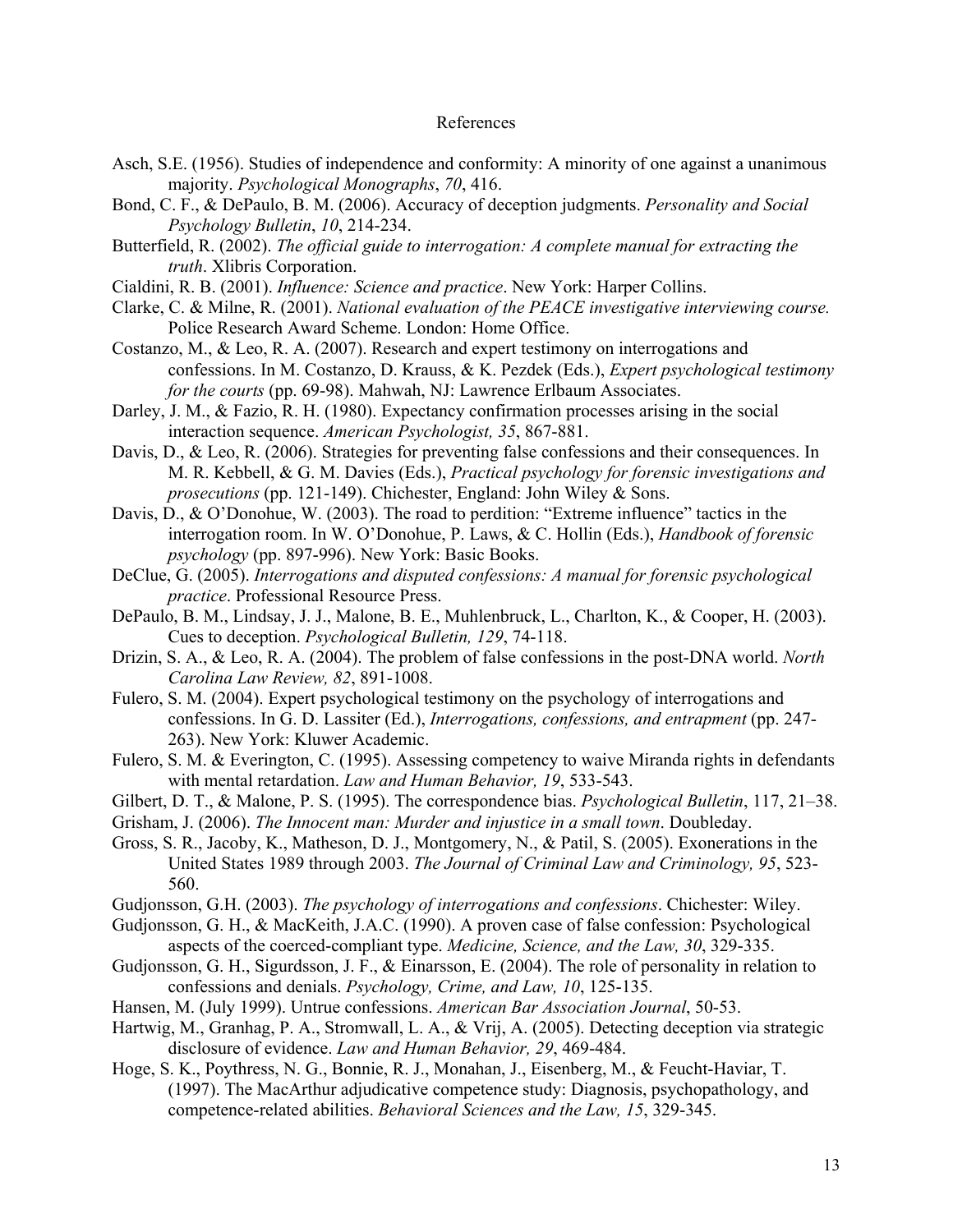- Inbau, F. E., Reid, J. E., Buckley, J. P., & Jayne, B.C. (2001). *Criminal interrogation and*   $\zeta$ *confessions* (4<sup>th</sup> ed.). Gaithersburg, MD: Aspen Publishers, Inc.
- Kassin, S. M. (in press). Expert testimony on the psychology of confessions: A pyramidal framework of the relevant science. In E. Borgida & S. T. Fiske (Eds.), *Psychological science in court: Beyond common knowledge*. Oxford, England: Blackwell Publishing.
- Kassin, S. M. (2005). On the psychology of confessions: Does innocence put innocents at risk? *American Psychologist, 60*, 215-228.
- Kassin, S. M., & Fong, C. T. (1999)."I'm innocent! Effects of training on judgments of truth and deception in the interrogation room. *Law and Human Behavior, 27*, 499-516.
- Kassin, S. M., Goldstein, C. C., & Savitsky, K. (2003). Behavioral confirmation in the interrogation room: On the dangers of presuming guilt. *Law and Human Behavior, 27*, 187-203.
- Kassin, S.M., & Gudjonsson, G. H. (2004). The psychology of confessions: A review of the literature and issues. *Psychological Science in the Public Interest, 5*, 33-67.
- Kassin, S. M., Leo, R. A., Meissner, C. A., Richman, K. D., Colwell, L. H., Leach, A. M., & La Fon, D. (in press). Police interviewing and interrogation: A self-report survey of police practices and beliefs. *Law and Human Behavior.*
- Kassin, S. M., Meissner, C. A., & Norwick, R. J. (2005). "I'd know a false confession if I saw one": A comparative study of college students and police investigators. *Law and Human Behavior, 29*, 211-227.
- Kassin, S. M., & Neumann, K. (1997). On the power of confession evidence: An experimental test of the "fundamental difference" hypothesis. *Law and Human Behavior, 21*, 469-484.
- Kassin, S. M., & Sukel, H. (1997). Coerced confessions and the jury: An experimental test of the "Harmless Error" rule. *Law and Human Behavior, 21,* 27-46.
- Kassin, S. M., & Wrightsman, L. S. (1980). Prior confessions and mock juror verdicts. *Journal of Applied Social Psychology, 10,* 133-146.
- Kohnken, G. (2004). Statement validity analysis and the 'detection of the truth.' In P.A. Granhag  $\&$ L.A. Stromwall (Eds)., *The detection of deception in forensic contexts* (pp. 41-63). Cambridge, United Kingdom: Cambridge University Press.
- Lassiter, G. D. (2004) (Ed.), *Interrogations, confessions, and entrapment*. New York: Kluwer Academic.
- Lerner, M. J. (1980). *The belief in a just world: A fundamental delusion*. New York: Plenum Press.
- Leo, R. A. (in press). *Police interrogation and American justice*. Cammbridge, MA: Harvard University Press.
- Leo, R. A. (2004). The third degree. In G.D. Lassiter (Ed.), *Interrogations, confessions, and entrapment* (pp. 37-84). New York: Kluwer Academic.
- Leo, R. A. (1996). Inside the interrogation room. *Journal of Criminal Law and Criminology, 86*, 266- 303.
- Leo, R. A., & Ofshe, R. J. (1998). The consequences of false confessions: Deprivations of liberty and miscarriages of justice in the age of psychological interrogation. *Journal of Criminal Law and Criminology, 88*, 429-496.
- MacDonald, J. M., & Michaud, D. L. (1992). *Criminal interrogation*. Denver, CO: Apache Press.
- Milne, R., & Bull, R. (1999). *Investigative interviewing: Psychology and practice*. Chichester: Wiley.
- Meissner, C. A., & Kassin, S. M. (2002). "He's guilty!": Investigator bias in judgments of truth and deception. *Law and Human Behavior, 26*, 469-480.
- Meissner, C. A., & Kassin, S. M. (2004). "You're guilty, so just confess!" Cognitive and behavioral confirmation biases in the interrogation room. In G.D. Lassiter (Ed.), *Interrogations, confessions, and entrapment* (pp. 85-106). New York: Kluwer Academic/Plenum Publishers.
- Meissner, C.A. & Russano, M.B. (2003). The psychology of interrogations and false confessions: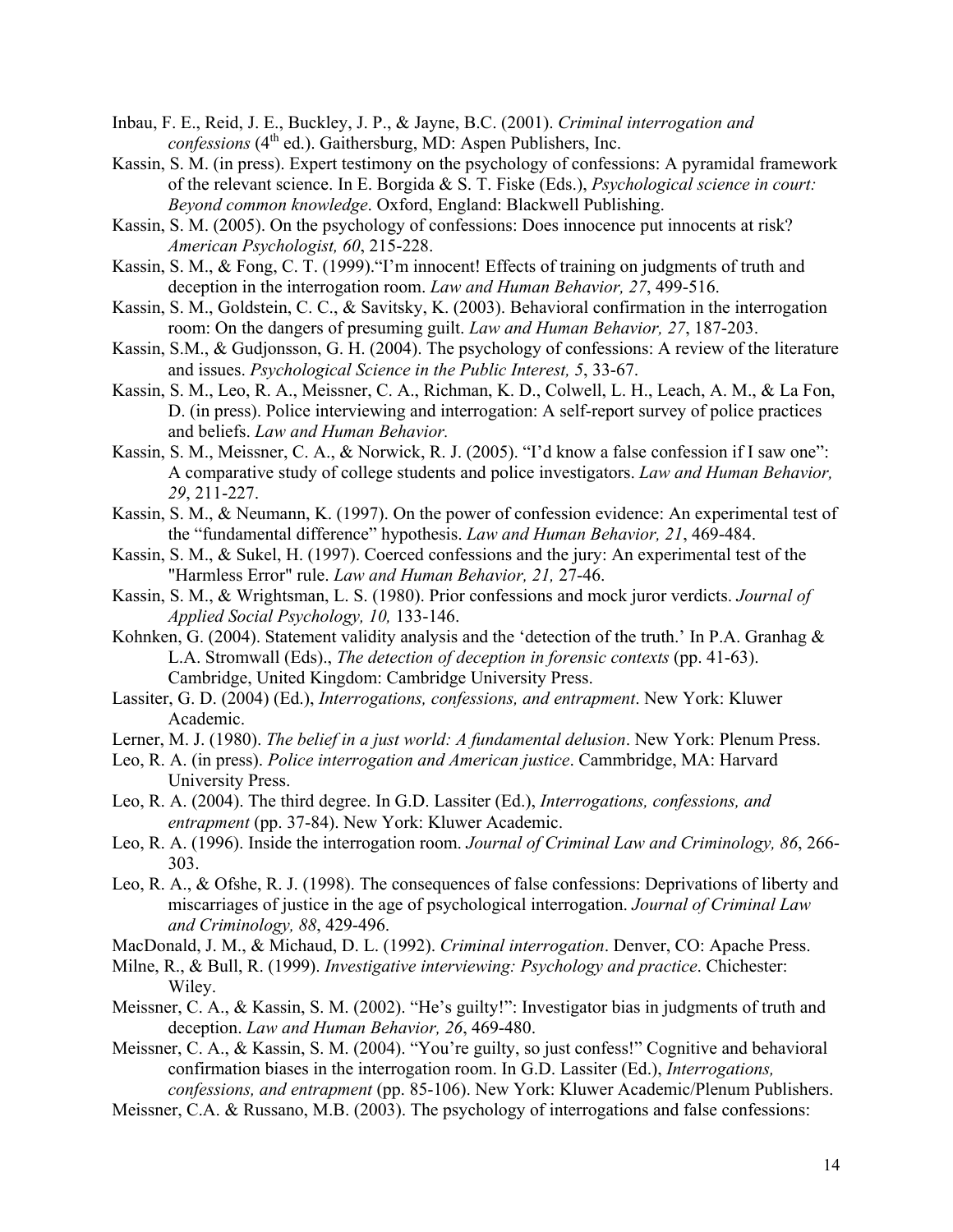Research and recommendations. *Canadian Journal of Police & Security Services*, *1*, 53-64. Milgram, S. (1974). *Obedience to authority: An experimental view*. New York: Harper & Row. *Miranda v. Arizona* 384 U.S. 436 (1966).

- Mortimer, A., & Shepherd, E. (1999). Frames of mind: Schemata guiding cognition and conduct in the interviewing of suspected offenders. In A. Memon & R. Bull (Eds.), *Handbook of the psychology of interviewing* (pp. 293–315). Chichester, England: Wiley.
- Moston, S., Stephenson, G.M., & Williamson, T.M. (1992). The incidence, antecedents and consequences of the use of the right to silence during police questioning. *Criminal Behavior & Mental Health, 3,* 30-47.
- Narchet, F. M., Coffman, K. A., Russano, M. B., & Meissner, C. A. (2004, November). *A qualitative analysis of classic and modern day police interrogation manuals*. Paper presented at the American Society of Criminology Conference, Nashville, TN.
- Nickerson, R.S. (1998). Confirmation bias: A ubiquitous phenomenon in many guises. *Review of General Psychology, 2*, 175-220.
- Ofshe, R.J., & Leo, R.A. (1997). The social psychology of police interrogation. The theory and classification of true and false confessions. *Studies in Law, Politics and Society, 16,* 189–251.
- O'Sullivan, M., & Ekman, P. (2004). The wizards of detection deception. In P. A. Granhag & L. A. Stromwall (Eds.), *Deception detection in forensic contexts* (pp. 269-286). Cambridge, England: Cambridge University Press.
- Owen-Kostelnik, J., Reppucci, N. D., & Meyer, J. R. (2006). Testimony and interrogation of minors: Assumptions about maturity and morality. *American Psychologist, 61*, 286-304.
- Perske, R. (1991). *Unequal justice: What can happen when people with retardation or other developmental disabilities encounter the criminal justice system*. Nashville, TN: Abingdon Press.
- Popper, K. R. (1972). *Objective knowledge: An evolutionary approach*. New York: Oxford University Press.
- Quintieri, P. & Weiss, K. J. (2005). Admissibility of false-confession testimony: Know thy standard. *Journal of the American Academy of Psychiatry and the Law, 33,* 535-538.
- Redlich, A. D. (in press). Double jeopardy in the interrogation room: Young age and mental illness. *American Psychologist*.
- Redlich, A. D. (2004). Mental illness, police interrogations, and the potential for false confession. *Psychiatric Services, 55,* 19–21.
- Redlich, A. D. & Drizin, S. (2007). Police interrogation of youth. In C. L. Kessler & L. Kraus (Eds.), *The mental health needs of young offenders: Forging paths through reintegration and rehabilitation* (pp. 61-78). Cambridge, England: Cambridge University Press.
- Redlich, A. D., Ghetti, S., & Quas, J. A. (in press). Perceptions of children during a police interview: A comparison of alleged victims and suspects. *Journal of Applied Social Psychology*.
- Redlich, A. D., & Goodman, G. S. (2003). Taking responsibility for an act not committed: The influence of age and suggestibility. *Law and Human Behavior, 27*, 141-156.
- Redlich, A. D., Quas, J. A., & Ghetti, S. (in press). Perceptions of children during a police interrogation: Guilt, confessions, and interview fairness. *Psychology, Crime, and Law*.
- Russano, M. B., Meissner, C. A., Narchet, F. M., & Kassin, S. M. (2005). Investigating true and false confessions within a novel experimental paradigm. *Psychological Science, 16*, 481-486.
- Saks, M. J., Risinger, D. M., Rosenthal, R. C., & Thompson, W. C. (2003). Context effects in forensic science: A review and application of the science of science to crime laboratory practice in the United States. *Science and Justice, 43*, 77-90.
- Schafer, J. R., & Navarro, J. (2004). *Advanced interviewing techniques: Proven strategies for law enforcement, military, and security personnel*. Charles C. Thomas Publishers, Limited.